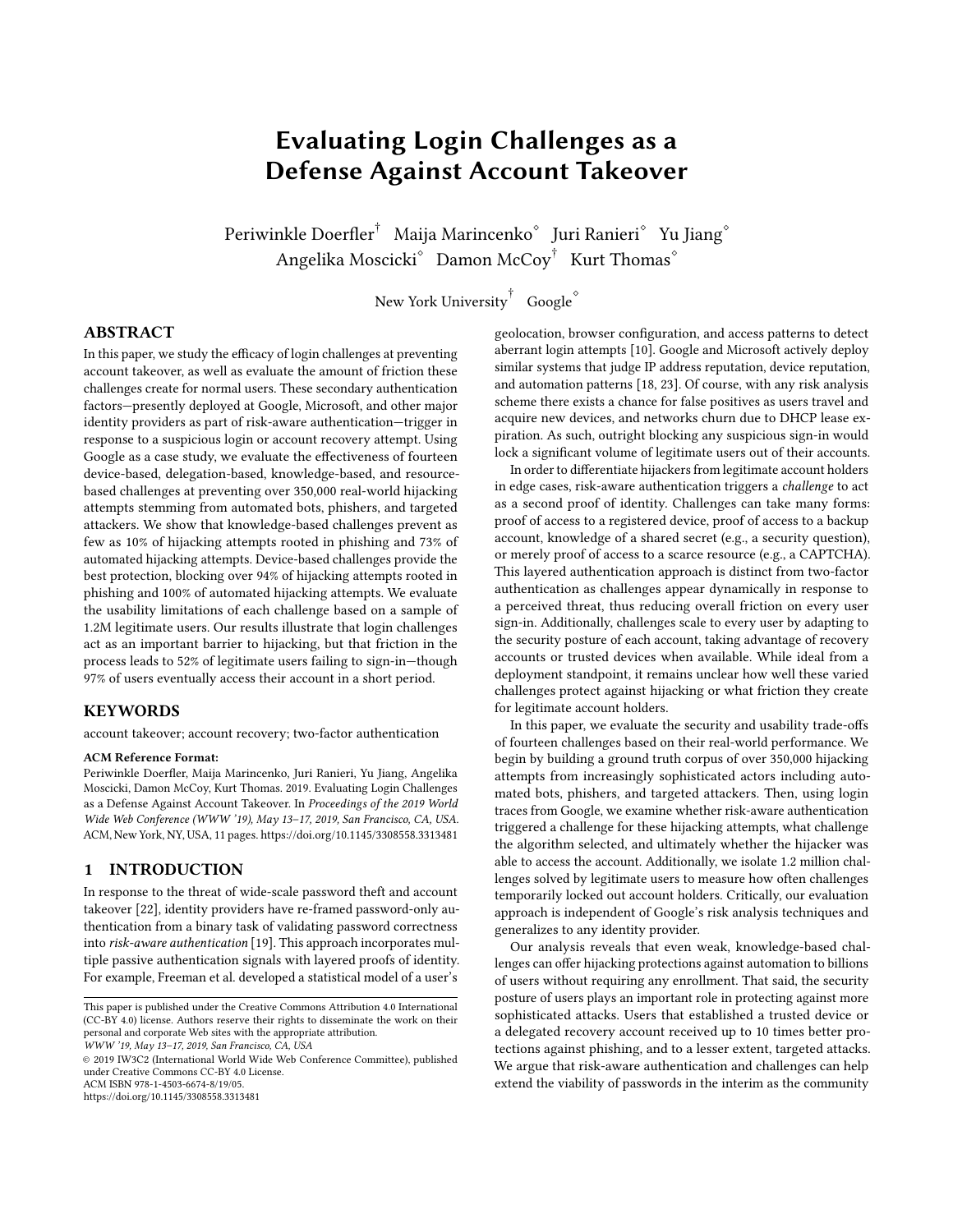considers alternative forms of authentication. For at-risk users looking to mitigate the risk of remote hijacking entirely, we emphasize that security keys offer the best immediate solution.

We summarize our key findings as follows:

- Knowledge-based challenges, such as recalling a secondary email address, prevented over 73% of automated hijacking attempts but only 10% of attacks rooted in phishing.
- On-device prompts, like those shown during two-factor authentication, provide the strongest protection. They blocked 99% of attacks rooted in phishing and 90% of targeted attacks.
- SMS-based challenges provided weaker protections, preventing only 96% of attacks rooted in phishing and 76% of targeted attacks.
- We show that risk-aware authentication in aggregate prevented over 99.99% of automated hijacking attempts and over 92% of attacks rooted in phishing.
- Despite low per-challenge pass rates by legitimate users (13– 64% depending on the challenge), over 97% of users gained access to their account within a short period of seeing a challenge. This figure is comparable to password-only authentication.

## 2 LOGIN & RECOVERY CHALLENGES

Before diving into our study, we outline the fourteen challenges currently deployed at Google that can be triggered at login or during account recovery. We categorize these challenges into four classes as shown in Table [1.](#page-2-0) While our study focuses on empirical measures of performance, we also frame each challenge's trade-offs between memorability, ease of use, and susceptibility to attacks according to the criteria set down by Bonneau et al. for evaluating web authentication schemes [\[3\]](#page-10-6). We extend this taxonomy to include five new criteria. Frictionless setup—the challenge does not require a preestablished secret with an identity provider. No additional network access—there is no need for a cellular or other network connection. Resilient to third-party leaks—the challenge does not involve data that might be revealed by a breach. Not publicly searchable—the challenge cannot be gleaned from public information. And lastly Affinity to user—the challenge establishes some relationship to a user, rather than just a hard to acquire resource. We discuss each class of challenge according to this criteria and how Google opts to elect one challenge over another during risk analysis.

#### 2.1 Types of challenges

Device-based Challenges. Device-based challenges leverage the ubiquity of mobile devices to establish a second authentication factor for users or, less frequently, access to a hardware security token. For users with mobile devices, identity providers can leverage one-time pads (e.g., a 6-8 digit code that users re-type) generated by an app like Google Authenticator [\[16\]](#page-10-7) or Duo [\[7\]](#page-10-8) or via the phone's operating system [\[11\]](#page-10-9). Both can operate offline by using a synchronized key between a server and device. Additional delivery mechanisms include on-device prompts where a user clicks "Yes" to confirm a sign-in attempt [\[7,](#page-10-8) [13\]](#page-10-10) or SMS where a user re-types a numeric code texted to their device. Both of these require additional network access.

As detailed in Table [1,](#page-2-0) the primary usability concern of devicebased challenges is both access to a mobile device or phone number and the willingness of users to proactively associate these with their account. Sharing a phone number incurs at least some friction in terms of setup, while registering a device or authenticator app requires even more steps. Additionally, while the time-sensitive nature of device challenges obviates some classes of attacks, they are nevertheless vulnerable to man-in-the-middle attacks such as inline phishing. This stems from the inability of apps that generate a code to observe the domain a victim is visiting, something U2F security keys solve. Theft of mobile devices is another risk as it both locks the victim out of their account and gives attackers access to OTP codes. Requiring a PIN or password to access the device partially mitigates this threat.

Delegation-based Challenges. Delegation-based challenges rely on a secondary identity provider to serve as an authority for establishing trust with a user. At Google, this involves sending a one-time code to a secondary email address. Other alternatives include Facebook's delegated recovery [\[9\]](#page-10-11) where Facebook provides a break-glass, preregistered secret token that users can employ in lieu of a password at the other identity provider. These schemes require memorizing a username and password for the delegated identity provider. As a single identity (and thus password) can span multiple other providers, we consider backup emails to be partially memorywise effortless. Compared to device-based challenges, these schemes are susceptible to stepping-stone attacks, phishing, or brute force guessing of the secondary account's password, where security is only as strong as the weakest link in the identity chain.

Knowledge-based Challenges. This class of challenges relies on establishing a shared secret with users either at registration time or as the result of actions on a service. Examples include answering security questions, or providing a recovery email or phone number (where no challenge code is sent). Alternatively, identity providers may probe information that a user implicitly provided, such as where the user commonly logs in from or the date they first created an account. Finally, while not presently deployed at Google, challenges may cover a history of the user's interactions, such as selecting the names or faces of contacts the user recently communicated with among decoy contacts [\[8\]](#page-10-12).

Some knowledge-based schemes provide a frictionless account creation process, but then force users to recall potentially nonobvious interactions in the future. We consider re-usable secrets, such as an email or phone number, to be partially frictionless to establish. Knowledge-based challenges are also vulnerable to any form of observation, including third-party leaks or search indexing, and even fail to protect against throttled guessing when the solution space is biased towards common answers [\[2\]](#page-10-13). Nevertheless, these challenges are the only fallback mechanism for establishing some proof of identity when users refuse requests to establish devicebased or delegation-based backups.

Resource-based Challenges. Resource challenges do not attempt to establish a proof of identity with users. Instead, they offer a hurdle to prevent automation. These challenges include confirming access to any phone number or (secondary) email address. As such, the primary goal is to restrict throttled guessing. However, attackers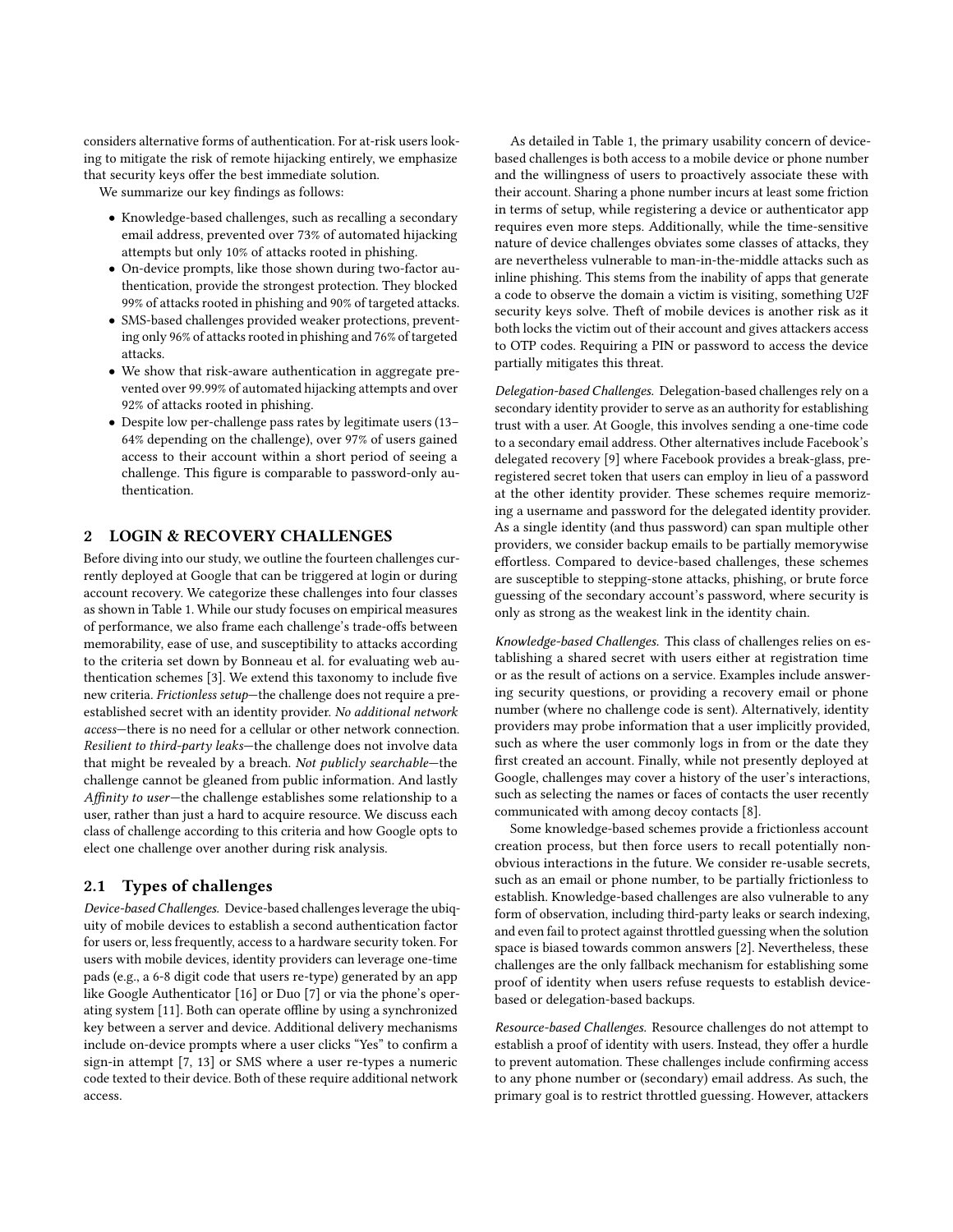<span id="page-2-0"></span>

| Category         | Challenge                                                                                                                                                   | Context                                           | Memorywise Effortless  | Nothing to Carry | No Additional Network Access | Frictionless Setup | User<br>$\mathtt{Q}$<br><b>Affinity</b> | Resilient to Physical Observation | Resilient to Phishing | Resilient to Third-party Leaks | Not Publicly Searchable | Resilient to Physical Theft | Resilient to Throttled Guessing | Resilient to Unthrottled Guessing | Single Trusted Identity Provider |
|------------------|-------------------------------------------------------------------------------------------------------------------------------------------------------------|---------------------------------------------------|------------------------|------------------|------------------------------|--------------------|-----------------------------------------|-----------------------------------|-----------------------|--------------------------------|-------------------------|-----------------------------|---------------------------------|-----------------------------------|----------------------------------|
| Device-based     | App-based OTP[7, 16]<br>Device Settings OTP[11]<br>Device Prompt[7, 13]<br>Mobile SMS OTP<br>Security key                                                   | S<br>L, R<br>S, L, R<br>S, L, R<br>S              |                        |                  |                              | $\bullet$          |                                         |                                   |                       |                                |                         |                             |                                 |                                   |                                  |
| Delegation-based | OTP to backup email                                                                                                                                         | L, R                                              | $\bullet$              |                  |                              | $\bullet$          | $\bullet$                               |                                   |                       |                                |                         |                             |                                 |                                   |                                  |
| Knowledge-based  | Known pre-registered email<br>Security question<br>Known pre-registered phone number<br>Last login location<br>Account creation date<br>Printed backup code | L, R<br>L, R<br>L, R<br>L<br>$\mathbb{R}$<br>S, R | $\bullet$<br>$\bullet$ |                  |                              | 0                  |                                         |                                   |                       |                                |                         |                             |                                 |                                   |                                  |
| Resource-based   | OTP to any phone<br>OTP to any email address                                                                                                                | L<br>R                                            |                        |                  |                              |                    |                                         |                                   |                       |                                |                         |                             |                                 |                                   |                                  |

Table 1: Challenges presently deployed at Google, broken down by their usability and security concerns. Challenges may appear in multiple contexts: at login due to a suspicious sign-in attempt (L), during recovery when a user forgets their passwords  $(R)$ , or as a second-factor for accounts with 2FA enabled (S). We indicate fulfillment of a property with a filled circle  $\left(\bullet\right)$  and partial fulfillment with a half circle  $(\mathbb{C})$ . We refer readers to Bonneau et al. for a detailed description of each criteria [\[3\]](#page-10-6).

can farm these challenges out to unsuspecting users or rely on compromised resources including phones or email accounts.

#### 2.2 Challenge Selection in Practice

Challenge selection at Google is a function of both security posture and context. In the event of a suspicious sign-in attempt, Google's risk analysis engine selects the strongest challenge that an account's legitimate owner should ideally be able to solve. For accounts with an associated device or phone number, the risk engine exclusively allows device-based challenges<sup>[1](#page-2-1)</sup>. Absent a device, the engine falls back to delegation-based challenges, then knowledge-based challenges, and ultimately additional resource challenges. As such, even though a hijacker may know a victim's phone number or backup email, the risk engine will only present such a challenge if no stronger option exists. We present a sample challenge served by Google in Figure [1.](#page-3-0) Failing a challenge does not allow an actor to subsequently select a weaker class of challenge; for legitimate users, this may mean account lockout until the user can regain access to a trusted network or device. This lock out friction mitigates the risk of downgrade attacks influencing the challenge selection process towards weaker challenges.

While we primarily focus on challenges shown during login and account recovery in this study, we also consider the usability and security of two-factor authentication. We provide a detailed breakdown in Table [1](#page-2-0) of the contexts where a challenge may appear. Two-factor authentication always involves a phone or security key to solve a device-based challenge. During recovery, Google, in some cases, might allow users to solve weaker challenges such as providing an account's creation date or confirming access to any email  $account<sup>2</sup>$  $account<sup>2</sup>$  $account<sup>2</sup>$ . The recovery flow mitigates the hijacking risk of such knowledge-based challenges by requiring users to solve multiple, successive challenges and by blocking recovery attempts from devices or networks deemed as high-risk. As with login challenges, Google's recovery process elects the strongest challenge available based on the pre-negotiated secrets and recovery options established by an account holder.

## <span id="page-2-3"></span>3 DATASETS

In order to evaluate the security and usability of challenges in practice, we had to overcome two hurdles: (1) obtaining a dataset of challenges that hijackers attempted without our findings being biased by Google's risk detection; (2) obtaining a dataset of challenges served to legitimate users where memorability, misplaced devices, and an incentive to access to the account were all in play. We describe our approach to constructing each dataset below and the

<span id="page-2-1"></span> $1$ <sup>1</sup>The risk engine also makes a judgment to the "liveness" of the device or phone number. This is why phone numbers can be part of an SMS challenge as well as a knowledge challenge. The process for determining liveness is beyond the scope of this paper.

<span id="page-2-2"></span><sup>&</sup>lt;sup>2</sup>Only for accounts with no two-factor authentication enabled.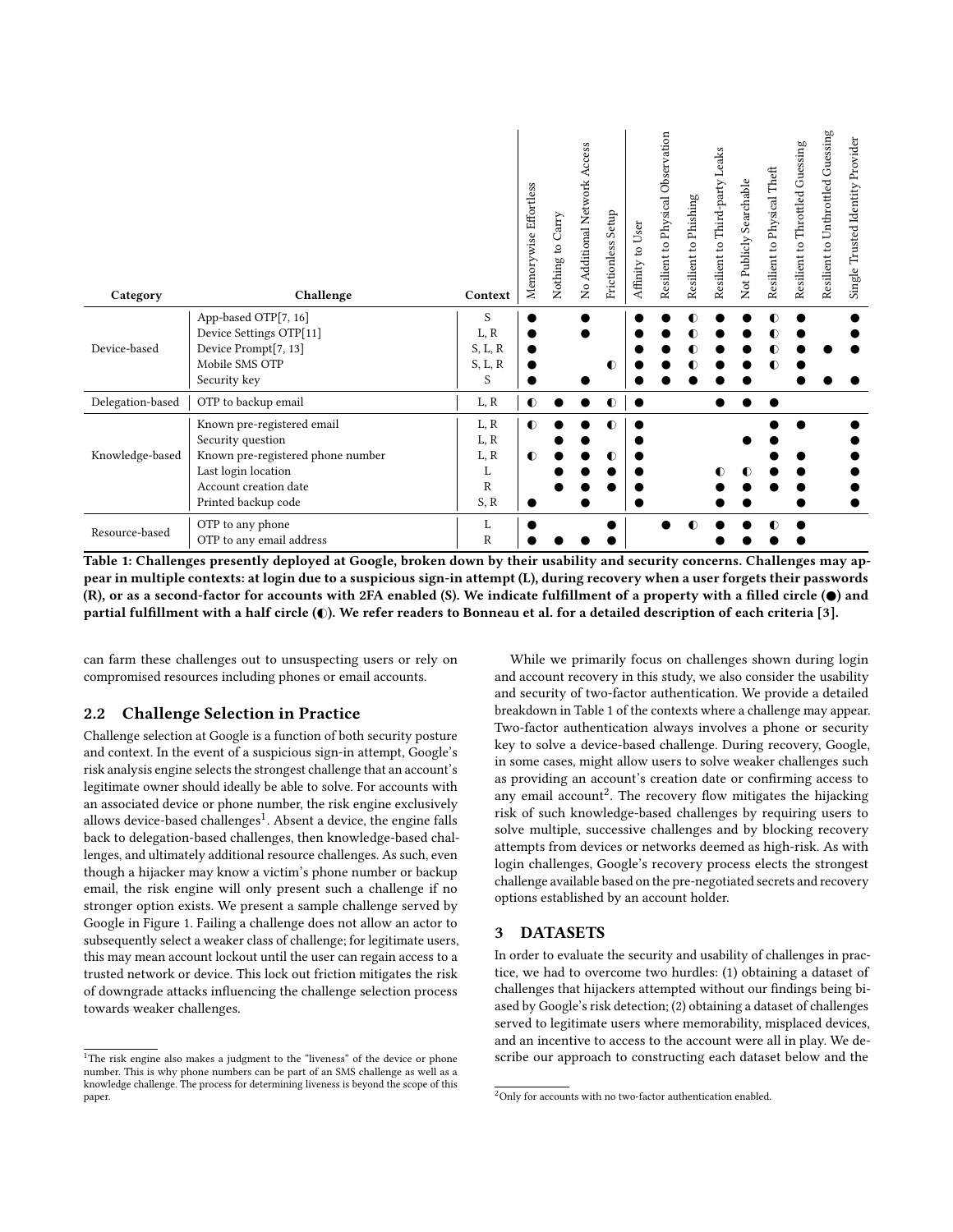<span id="page-3-0"></span>

Figure 1: Sample challenge deployed as part of Google's risk engine for login and account recovery. The example shown requests that an account holder confirm an OTP sent via SMS.

ethical considerations involved. We provide a high-level overview of the resulting datasets in Table [2.](#page-3-1)

#### 3.1 Security Datasets

For our study, we leverage three existing threat intelligence feeds that contain credentials stolen by automated bots, phishers, and targeted attackers. We retroactively joined these with records of logins to Google from February 23, 2018–May 31, 2018. For each login, we isolated sign-in attempts from hijackers (described below) and ultimately output whether Google's risk engine served a challenge in response to the hijacking attempt. Our resulting dataset consists of the type of challenge served and one of four outcomes: passed indicating the attacker supplied the correct challenge response, failed indicating an incorrect response, skipped indicating the attacker opted to try and solve an alternative challenge, or abandoned indicating the attacker exited the login flow and never supplied a solution.

3.1.1 Challenges to Automated Bots. Automated bots rely on thirdparty data breaches and brute force password guessing in an attempt to access millions of accounts every day. To detect this activity, Google scores every login using its passive reCAPTCHA system to identify bot activity [\[12\]](#page-10-14). We sampled a total of 300,000 login attempts flagged as bot activity, where the target account displayed previous organic sign-in activity (e.g., not a fake account). We manually evaluated metadata for 100 of these sessions and found all were indeed hijacking attempts. We then examined whether Google's risk engine triggered an accompanying challenge for each login. This occurred in every login attempt, resulting in a final dataset of 300,000 challenges. We caution that some bots may only be engaged in checking password validity and not attempt to solve a challenge. As such, we likely underestimate the capabilities of bots to automatically solve challenges. Furthermore, as bot detection plays a

<span id="page-3-1"></span>

|           | Category Description           | Period        | <b>Samples</b> |
|-----------|--------------------------------|---------------|----------------|
|           | Challenge to login from        | Jun 19, 2017- | 300,000        |
| Usability | familiar device or network.    | Aug 15, 2017  |                |
|           | Challenge to login from        | Feb 23, 2018- | 300,000        |
|           | unfamiliar device and network. | May 31, 2018  |                |
|           | Recovery challenge from        | Feb 23, 2018- | 300,000        |
|           | familiar device or network.    | Mar 22, 2018  |                |
|           | Two-factor challenge from      | Feb 23, 2018- | 300,000        |
|           | familiar device or network.    | Mar 22, 2018  |                |
|           | Challenge served to suspected  | Feb 23, 2018- | 300,000        |
|           | automated bot.                 | May 31, 2018  |                |
|           | Challenge served to suspected  | Feb 23, 2018- | 50,867         |
| Security  | phishing attack.               | May 31, 2018  |                |
|           | Challenge served to suspected  | Feb 23, 2018- | 453            |
|           | targeted attack.               | May 31, 2018  |                |

Table 2: Datasets for studying usability and security performance for challenges.

role in risk analysis, any estimate of overall hijacking protection provided against bots may be biased towards the types of bots that reCAPTCHA can identify.

3.1.2 Challenges to Phishers. Phishers harvest usernames and passwords, but also additional personal information including IP addresses and phone numbers in an attempt to bypass challenges [\[5\]](#page-10-15). Using data from Thomas et al. [\[22\]](#page-10-1), we collected a sample of 400,000 Google accounts that had their valid password stolen between February 23–May 21, 2018. We then retroactively analyzed all Google sign-in attempts to these accounts during the same period. Only 20.4% of these accounts had any new sign-in activity, indicating phishers either waited on the stolen credentials or that another service may have been the target of interest. For accounts with some sign-in activity, we clustered each login in an effort to identify a single attacker accessing multiple phished accounts. The features we use for clustering are sensitive, but the overall technique identifies hijackers that re-use automation tools or resources when logging in. We note this clustering is independent of risk analysis and thus should not introduce any bias. In total, clustering identified 81,450 sessions as potential hijacking attempts. We manually evaluated metadata for 100 of these sessions and found all were indeed hijacking.

For each login attempt, we then examined whether Google's risk analysis engine triggered a challenge. In total, we identified 50,867 challenges served to phishers. In each case, the risk analysis engine triggered on a suspicious sign-in from a new country previously unassociated with the victim's account. The absence of a challenge in some cases stems from incorrect passwords (the login is rejected and no challenge shown) and because risk analysis will not trigger on repeated, successful accesses (if a phisher successfully accesses the account once, they will not be challenged in the future). We reiterate this analysis was retroactive; there were no additional protections we could provide to the victims at the time of the hijacker's sign-in attempt. In the course of our investigation, if we identified a successfully hijacked account, we forced the account into recovery thus blocking any further access by hijackers.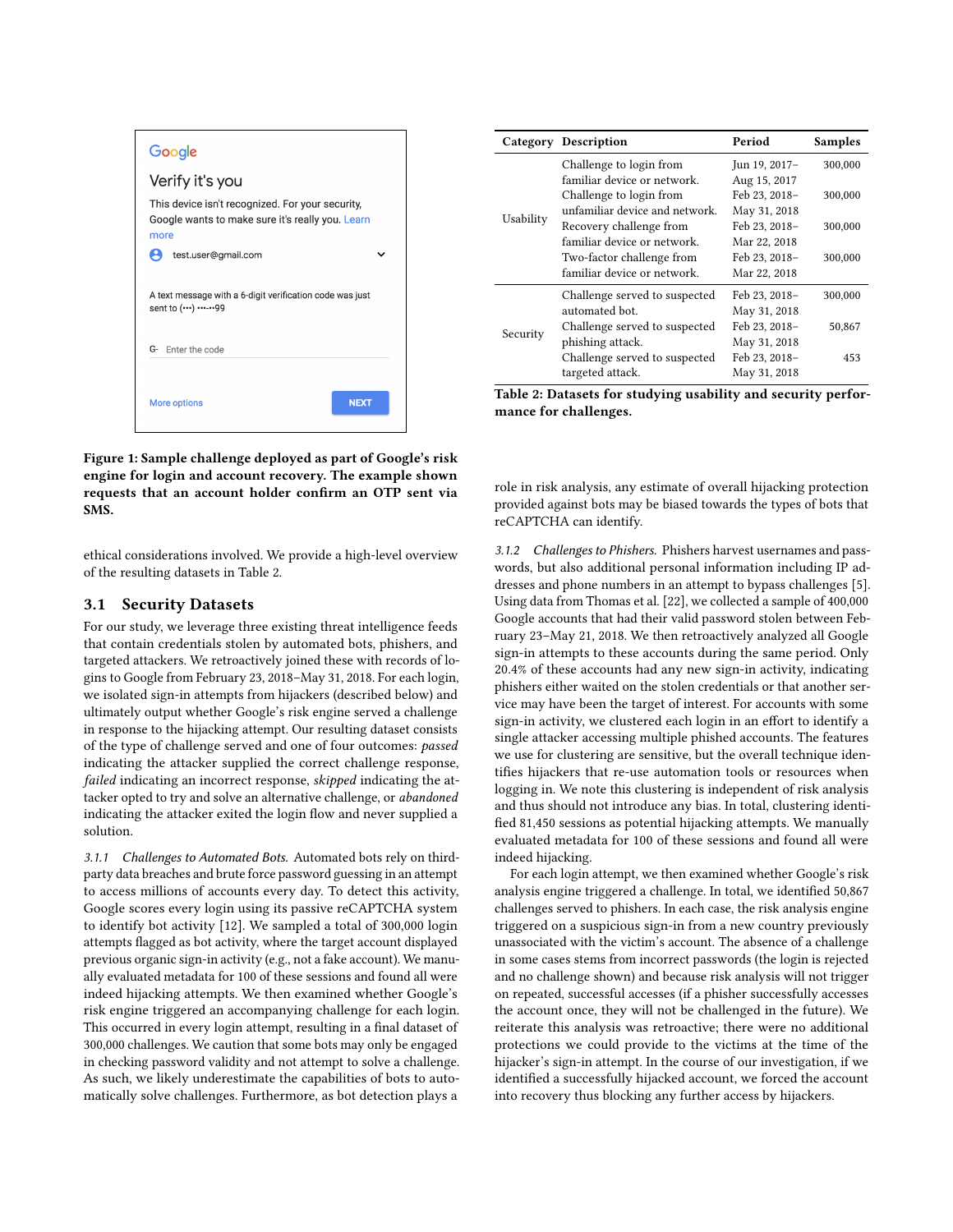3.1.3 Challenges to Targeted Attackers. Our last security dataset consists of 214 Google accounts previously identified as victims of targeted attacks between February 23–May 21, 2018 [\[20\]](#page-10-16). We lack context for the attack techniques involved in every case, but many relate to spear phishing. We retroactively analyzed each account to isolate the hijacker's attempted login. From this, we identified 453 challenges that Google's risk engine served to attackers. As with phishing, this retroactive analysis precludes the possibility of providing any additional defense to victims at the time of hijacking. In the course of our investigation, if we identified a successfully hijacked account, we forced the account into recovery thus blocking any further access by hijackers.

## 3.2 Usability Datasets

In order to capture a spectrum of users and contexts, we developed four datasets of challenges to legitimate account holders: challenges to sign-ins from a familiar device or network (via an active experiment), organic challenges shown to sign-ins from an unfamiliar device or network, challenges shown during two-factor authentication, and challenges served during account recovery. As with our security dataset, we ultimately obtain only the type of challenge served and the resulting outcome.

3.2.1 Challenges to Familiar Devices & Networks. In order to gather a sample of challenges solved exclusively by legitimate users, we ran an experiment where we augmented Google's sign-in flow to challenge a random sample of user logins from familiar devices or networks. In the normal course of risk-based authentication, Google would not challenge these logins. We ran our experiment from June 19, 2017–August 15, 2017 and collected a total of 300,000 challenges and responses. We selected the challenge displayed randomly from a set of 9 available challenges.<sup>[3](#page-4-0)</sup>

We ameliorated any risk of lock out by introducing a "Skip" button after a delay of 5 seconds which allowed users to bypass the experiment and continue to their account. Similarly, we allowed users to access their account regardless of the correctness of their response to the challenge. While this may skew results, ethically it presents the least friction to users. We caution that pass rates are thus likely lower than in practice.

3.2.2 Challenges to Low-risk New Devices & Networks. Given the bias of our previous experiment, we also consider a second set of organic challenges and responses served to a random sample of 300,000 user logins from February 23, 2018–May 31, 2018. Google's risk-analysis triggered these challenges due to users signing in from unfamiliar devices and networks, but considered them low risk as there were no other signs of automation or known hijacking access patterns. While the majority of such logins belong to legitimate users—risk analysis is biased towards false positives that lead to friction rather than false negatives that lead to hijacking—it may be that the dataset contains some hijacking attempts. We cannot empirically evaluate how many hijackings appear in this dataset due to a lack of supplementary signals.

3.2.3 Account Recovery Challenges to Familiar Devices & Networks. Account recovery captures users in moments where they have

forgotten their password and potentially any other pre-shared secrets. To measure this effect on challenge pass rates, we randomly sampled 300,000 challenges shown organically as part of Google's account recovery flow from February 23, 2018–March 22, 2018. We limit our selection to flows initiated by users from familiar devices and networks to minimize any risk of including hijacker activity.

3.2.4 Two-factor Authentication Challenges to Familiar Devices & Networks. On the other end of the spectrum, users with two-factor authentication are primed to expect a challenge and to have a device on-hand. We randomly sampled 300,000 device-based challenges from February 23, 2018–March 22, 2018 for users with two-factor authentication enabled. We restrict our selection to sign-ins from familiar devices and networks to minimize any risk of including hijacker activity.

## 3.3 Ethics

Our in situ measurement of challenges raises a number of ethical concerns. While Google does not require IRB approval, we still took care to design our data collection to never capture sensitive private or identifying information related to the legitimate account holders under analysis. Our controlled experiment—the only instance where we introduce new challenges—also minimized any risk of account lock out. When analyzing hijacking attempts, our signals either derive from existing user protections or from auxiliary annotations that preclude real-time usage as a protection. As such, while we may learn of a successful hijacking, it is always after-the-fact. In those cases, we force the affected account into recovery in order to prevent any further damage by hijackers.

#### 3.4 Limitations

Our security dataset is biased towards the class of bots, phishers, and targeted attackers for which we have threat intelligence and thus not a true random sample. Additionally, as attacks and capabilities may evolve over time, our measurements capture only a current snapshot of the effectiveness of challenges at preventing hijacking. Furthermore, as our experiment is in situ, we do not control the challenges these attackers receive. This may result in smaller samples for one type of challenge as compared to another. For example, if a victim has a device associated with their account it precludes showing any other class of challenges. We provide error margins on all measurements to account for small sample sizes. Finally, while we randomly sample Google's entire global user base to assess usability, in practice challenge solution rates likely differ by region. As such, any overall overall passrate statistics will be biased towards the underlying demographic and device accessibility distribution of Google's users.

## 4 THE SECURITY OF CHALLENGES

We begin our analysis by assessing the performance of individual challenges and ultimately the hijacking risk posed by bots, phishing, and targeted attacks. Our results illustrate that device-based and delegation-based challenges—despite their known limitations protect against 100% of automated bots and over 92% of attacks rooted in phishing. Furthermore, we show that certain device-based and knowledge-based challenges outperform their category peers. Identity providers should prioritize these challenges when available.

<span id="page-4-0"></span><sup>&</sup>lt;sup>3</sup>The experiment excludes challenges shown only during recovery or that require two factor authentication via an app or security key.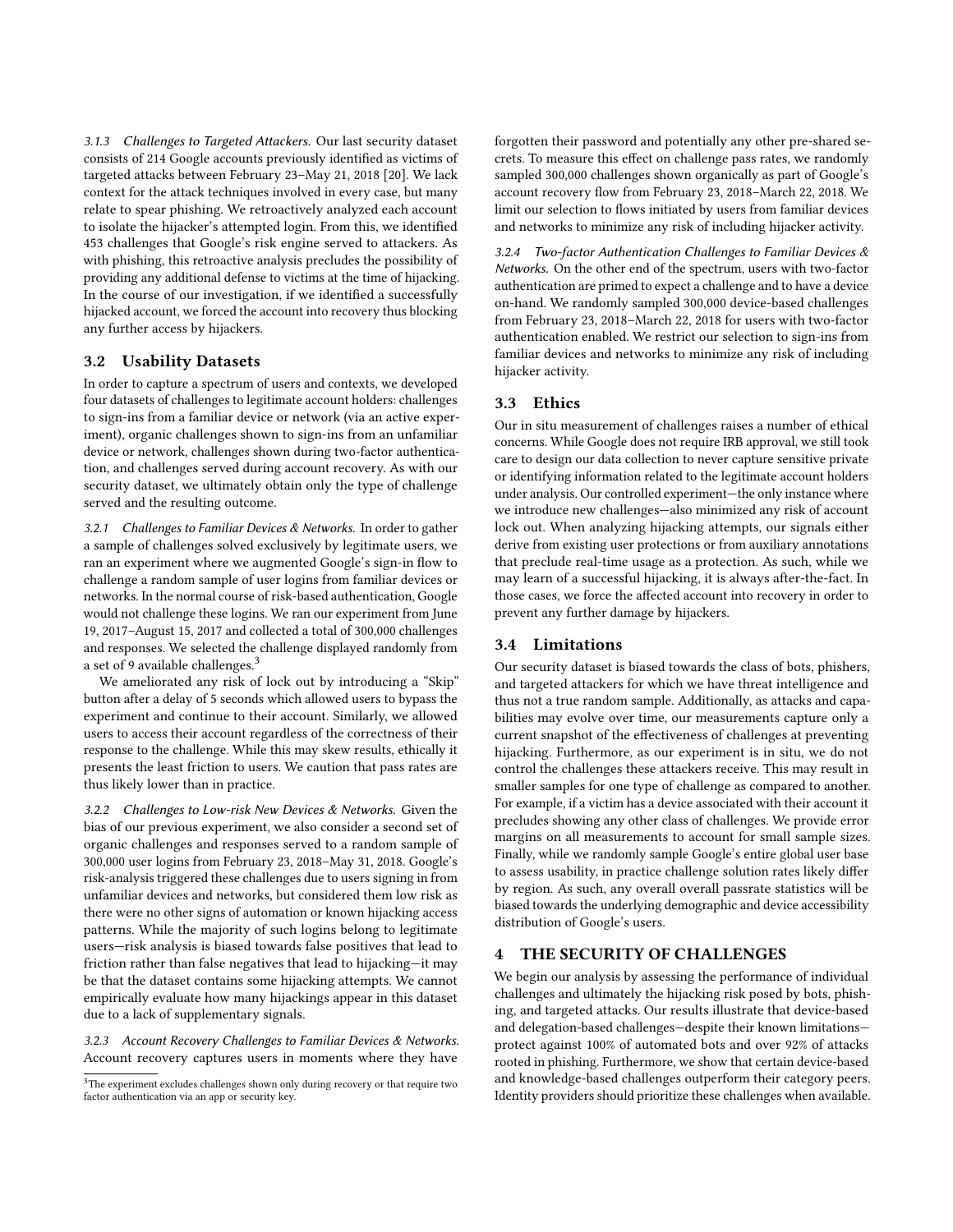<span id="page-5-0"></span>

|                     |                                   |                          | <b>Prevention rate</b> |                          | Skip rate         |                 |                 |  |  |
|---------------------|-----------------------------------|--------------------------|------------------------|--------------------------|-------------------|-----------------|-----------------|--|--|
| Category            | Challenge                         | Bot                      | Phishing               | Targeted                 | Bot               | Phishing        | Targeted        |  |  |
|                     | Authenticator OTP                 | $100\% \pm 3\%$          | $94\% \pm 7\%$         | $\overline{\phantom{m}}$ | $0\% \pm 3\%$     | $38\% \pm 7\%$  |                 |  |  |
|                     | Device Prompt                     | $100\% \pm 1\%$          | $99\% \pm 1\%$         | $90\% \pm 9\%$           | $0\% \pm 1\%$     | $45\% \pm 1\%$  | $43\% \pm 9\%$  |  |  |
| Device-based        | Device SMS OTP                    | $100\% \pm 1\%$          | $96\% \pm 1\%$         | $76\% \pm 6\%$           | $0\% \pm 1\%$     | $38\% \pm 1\%$  | $12\% \pm 6\%$  |  |  |
|                     | Device Settings OTP               | $100\% \pm 7\%$          | $100\% \pm 5\%$        | $\qquad \qquad -$        | $0\% \pm 7\%$     | $49\% \pm 5\%$  |                 |  |  |
|                     | Security Key                      | $100\% \pm 25\%$         | $100\% \pm 28\%$       | $\overline{\phantom{m}}$ | $0\% \pm 25\%$    | $25\% \pm 28\%$ |                 |  |  |
| Delegation-based    | OTP to backup email               | $100\% \pm 1\%$          | $92\% \pm 3\%$         | $\overline{\phantom{0}}$ | $0\% \pm 1\%$     | $38\% \pm 3\%$  |                 |  |  |
|                     | Account creation date             | $\qquad \qquad \qquad$   | $91\% \pm 5\%$         | $100\% \pm 22\%$         |                   | $48\% \pm 5\%$  | $5\% \pm 22\%$  |  |  |
|                     | Known pre-registered email        | $73\% \pm 2\%$           | $68\% \pm 1\%$         | $79\% \pm 26\%$          | $0\% \pm 2\%$     | $19\% \pm 1\%$  | $21\% \pm 26\%$ |  |  |
| Knowledge-based     | Known pre-registered phone number | $100\% \pm 16\%$         | $26\% \pm 1\%$         | $50\% \pm 20\%$          | $0\% \pm 16\%$    | $6\% \pm 1\%$   | $17\% \pm 20\%$ |  |  |
|                     | Last login location               | $100\% \pm 28\%$         | $10\% \pm 2\%$         | $\overline{\phantom{m}}$ | $0\% \pm 28\%$    | $1\% \pm 2\%$   |                 |  |  |
|                     | Printed backup code               |                          |                        | $\overline{\phantom{m}}$ |                   |                 |                 |  |  |
|                     | Security question                 | $\overline{\phantom{0}}$ | $93\% \pm 4\%$         |                          | $\qquad \qquad -$ | $38\% \pm 4\%$  |                 |  |  |
| Additional resource | OTP to any email address          | $\overline{\phantom{0}}$ | $61\% \pm 5\%$         | $\qquad \qquad$          |                   | $33\% \pm 5\%$  |                 |  |  |
|                     | OTP to any phone                  | $100\% \pm 1\%$          | $45\% \pm 2\%$         | $\qquad \qquad -$        | $0\% \pm 1\%$     | $16\% \pm 2\%$  |                 |  |  |

Table 3: Hijacking attempts from bots, phishers, and targeted attackers prevented by login or recovery challenges along with error margins for 95% confidence intervals. Device-based challenges prevent 94% of attacks rooted in phishing and 76% of targeted attacks.

#### 4.1 Prevention rate per challenge

The primary security metric for any challenge is whether the information requested cannot be produced by a hijacker. Rogue sources of challenge solutions may come from third-party breaches, phishing, or other forms of observation such as malware on a victim's device. We measure a challenge's prevention rate as:

$$
1 - \frac{passed\ challenges}{total\ challenges}
$$

We provide a breakdown of prevention rates per challenge and class of attack in Table [3.](#page-5-0) We omit statistics in scenarios where we have fewer than 10 samples. We include error margins for 95% confidence intervals.

Automated Bots. We find that bots failed to solve 100% of devicebased and delegation-based challenges in our sample. This indicates that automation tools lack both real-time access to OTPs and stepping-stone access to the target's secondary accounts. Similarly, bots appear to lack access to expensive-to-scale resources such as phone numbers for receiving an SMS challenge, failing 100% of such challenges. Knowledge-based challenges posed the only hijacking risk, with bots solving 27% of challenges asking for a pre-registered recovery emails. This likely stems from third-party breaches revealing billions of email records and potential recovery details [\[22\]](#page-10-1). In the same vein however, these bots do not appear to have access to prior login locations or phone numbers. We note that we cannot calculate the prevention rate of three challenges as they only appear in a recovery context where bots are outright blocked.[4](#page-5-1) Our results illustrate that while third-party breach data may be readily available in underground communities, we do not observe its widespread use in hijacking attempts beyond access to valid passwords and secondary identities.

Phishing. We find that no single category of challenges is immune to hijacking attempts rooted in phishing. Device-based challenges provided the strongest protection, preventing 94–100% of attacks in our sample. The presence of any successful hijackings indicates that a fraction of attackers can relay OTP codes (or have users click a prompt) within the challenge's freshness window. Given the remote nature of attackers, we believe this likely results from attackers coercing users through a man-in-the-middle attack. Zooming in, we find that phishers correctly solved 4% of SMS challenges compared to 1% of on-device prompts. We believe this statistically significant difference ( $p < 0.0001$ ) results from the context that account holders have about the source of a sign-in. If a user enters their credentials into a man-in-the-middle phishing page, an SMS challenge relays only an OTP code with no additional information. In comparison, an on-device prompt reveals the device type (e.g., phone, desktop), operating system, and geolocation of the phisher who initiated the sign-in attempt. Account holders can use this information to then block the hijacking attempt. Alternatively, it is possible that attackers deceive cellular providers into handing over control of the victim's phone number. There is no equivalent remote attack on device prompts. Further, because there is no overhead for offline codes, the freshness window can be much shorter than for SMS codes. Offline codes from apps are refreshed every 30-60 seconds, whereas SMS based codes may be valid for hours or even days. These longer windows may be another reason that SMS challenges are more susceptible to phishing. In order to avoid all phishing risks, security keys provide the best protection, blocking 100% of attacks in our dataset.

Our phishing dataset also quantifies the risk of relying on secondary identity providers. Here, we find that phishers supplied proof of access to a backup email 8% of the time. Two possible explanations exist: hijackers either phished the OTP code from victims via a man-in-the-middle attack just as they did with devicebased challenges, or the attackers had direct access to the backup account. If OTP phishing were the sole technique, we might expect similar prevention rates as OTP codes delivered via SMS (or

<span id="page-5-1"></span><sup>&</sup>lt;sup>4</sup>Bots are not exclusively blocked from login in the unlikely event of a false positive, which might otherwise lock a legitimate user out.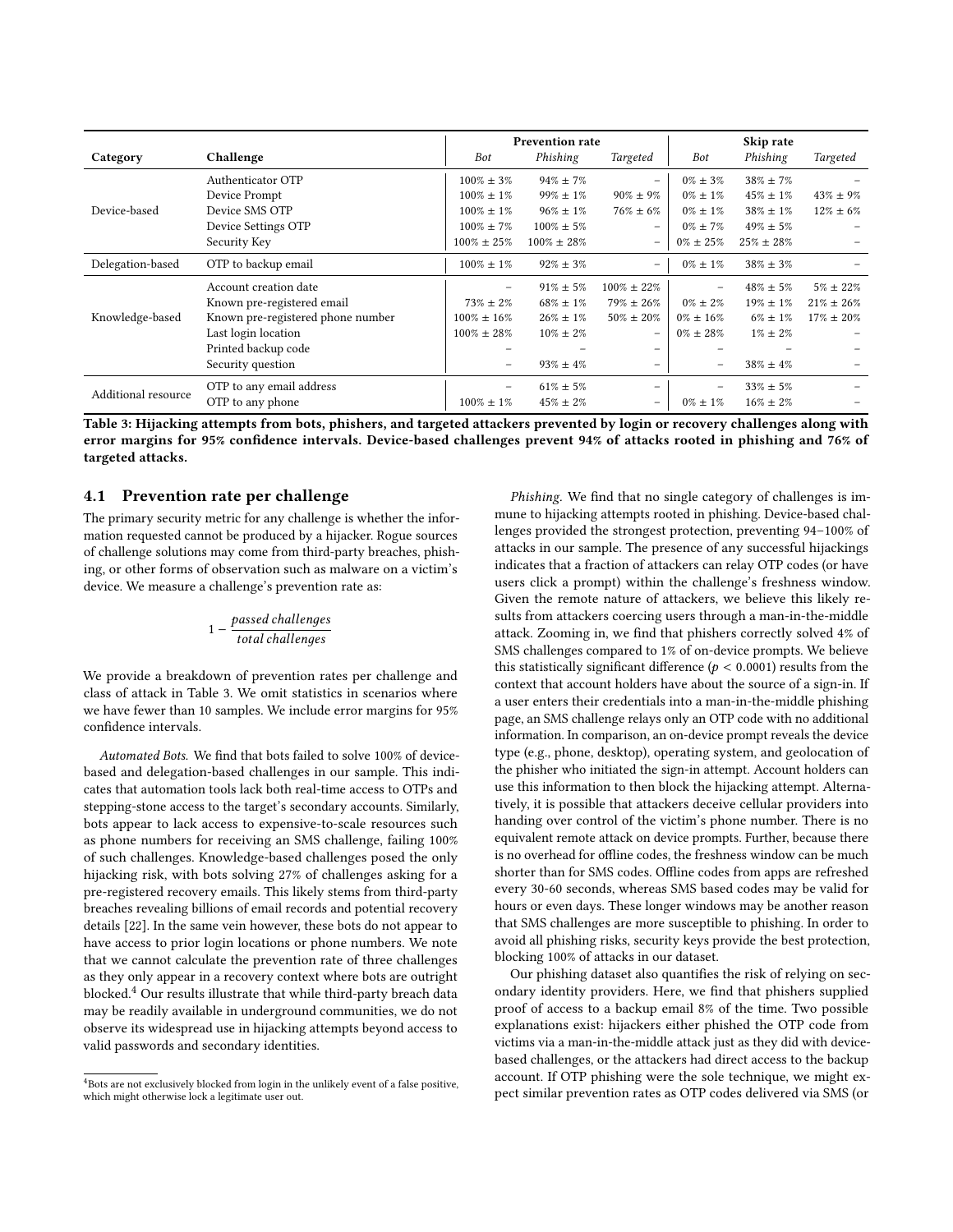<span id="page-6-0"></span>

|                            | Incorrect solution rate |                 |                 |  |  |  |  |
|----------------------------|-------------------------|-----------------|-----------------|--|--|--|--|
| Challenge                  | Bot                     | Phishing        | Targeted        |  |  |  |  |
| Account creation date      |                         | $70\% \pm 10\%$ |                 |  |  |  |  |
| Known pre-registered email | $69\% \pm 3\%$          | $30\% + 3\%$    | $50\% \pm 40\%$ |  |  |  |  |
| Known pre-registered phone |                         | $8\% + 3\%$     | $8\% + 27\%$    |  |  |  |  |
| Last login location        |                         | $8\% + 3\%$     |                 |  |  |  |  |
| Printed backup code        |                         |                 |                 |  |  |  |  |
| Security question          |                         | $78\% + 7\%$    |                 |  |  |  |  |

Table 4: Frequency that attackers supply incorrect solutions to challenges, exclusively for knowledge-based challenges.

even higher rates, due to users forgetting their backup account's password). Instead, the lower prevention rates for backup emails suggests that some hijackers have stepping-stone access to backup accounts, reducing the security of the overall scheme to that of the weakest trusted identity provider. Given the propensity of bots to also know a victim's backup email address, we believe it likely this access derives from third-party breaches.

Finally, we find that challenges asking for a user's phone number and last login location prevented only 10–26% of hijacking attempts. This information is likely stolen directly from users via a phishing page, something observed by Thomas et al. in their analysis of phishing kits [\[22\]](#page-10-1). We find that challenges asking for an account's creation date, backup email, and security questions prevented 68– 93% of hijacking attempts. Security here stems from the inability of victims to recall the correct challenge solution and supply it to the phishing prompt. To illustrate this, we calculate the frequency that hijackers provided an incorrect solution for knowledge-based challenge:

$$
1 - \frac{passed\ challenges}{total\ challenges - abandoned - skipped}
$$

This metric differs from a challenge's prevention rate as we exclude samples where an attacker fails to provide any solution (e.g., they skip or abandon the challenge). As detailed in Table [4,](#page-6-0) we find that attackers provided an incorrect solution for a victim's account creation date in 70% of cases and an incorrect solution for a victim's security question in 78% of cases. In contrast, attackers supplied an incorrect phone number and login location for only 8% of such challenges. We confirm issues with memorability in non-phishing contexts later in Section [5.](#page-6-1)

Targeted Attacks. Our sample of targeted attacks emphasizes the weakness of mobile device-based challenges as a protection against concerted adversaries. We find that SMS challenges blocked only 76% of attacks and that device prompts blocked 90% of attacks. The security of device prompts over SMS is statistically significant  $(p < 0.002)$ . Compared to large-scale phishing, targeted attackers are more adept at stealing SMS OTP codes, likely due to more sophisticated tools and more time available to expend per victim, perhaps employing social engineering as descried by Siadati et al. [\[21\]](#page-10-17). Our sample size for knowledge-based challenges is too limited to draw conclusions, but we argue such challenges are unlikely to perform any better against a targeted attacker than in the phishing context where memorability is also a factor. While not shown in Table [3,](#page-5-0) our sample also includes two targeted attacks

on accounts with security keys. The second-factor prevented both attacks. This reiterates the importance of domain validation as part of two-factor authentication rather than just proof of access to a physical resource.

#### 4.2 Overall hijacking prevention

While our focus thus far has been on per-challenge prevention rates, in practice, the protection provided by risk analysis is a holistic function of each user's security posture and the frequency of repeated hijacking attempts. We capture this by measuring the fraction of users in our dataset with any successful sign-in from a hijacker. This includes accounts that never received a challenge, or where multiple challenges may have been involved. As our bot dataset includes only a sample of 300K sign-in attempts, we rely on a separate snapshot of all bot sign-in attempts over a month long window. We find that Google's risk analysis engine blocked over 99.99% of automated hijacking attempts by bots and 92% of attacks rooted in phishing. For targeted attacks, we believe protection is better measured by the number of hijacking attempts by attackers—effectively the window in which an identity provider can trigger more rigorous protections. Successful attacks involved 1–9 challenges, while failed attacks involved 1–12 challenges before the attackers abandoned their efforts. We provide only ranges due to the qualitative nature of the sample (N=214) involved.

### <span id="page-6-1"></span>5 USABILITY OF CHALLENGES

Layered authentication schemes are counterproductive if legitimate users are unable to access their account from new devices and locations. We measure the friction introduced by each challenge in terms of whether users skip, abandon, or provide incorrect solutions to challenges. We also consider whether, despite failing a challenge, users ultimately retry and gain access to their account. Our results indicate that over 97.3% of users can navigate challenges successfully. For comparison, 95.8% of users can navigate password-only authentication according to the same metric.

#### 5.1 Pass rate per login challenge

In the inverse of the security context, our primary metric for usability is whether legitimate account holders can correctly solve a login challenge, thus avoiding account lockout. We consider two sets of users: those logging in from a familiar device or network and those logging in from a new device and network (which as discussed in Section [3,](#page-2-3) may include hijacking attempts). For each dataset we measure the overall pass rate per challenge as:

> $\frac{p}{1+t-1}$  challenges total challenдes

This metric includes multiple failure modes: users providing an incorrect solution to a challenge, users skipping a challenge in favor of an alternative, and users abandoning a sign-in attempt entirely. To isolate issues related to memorability or mistyping, we calculate the adjusted pass rate per challenge as:

passed challenдes total challenдes <sup>−</sup> abandoned <sup>−</sup> skipped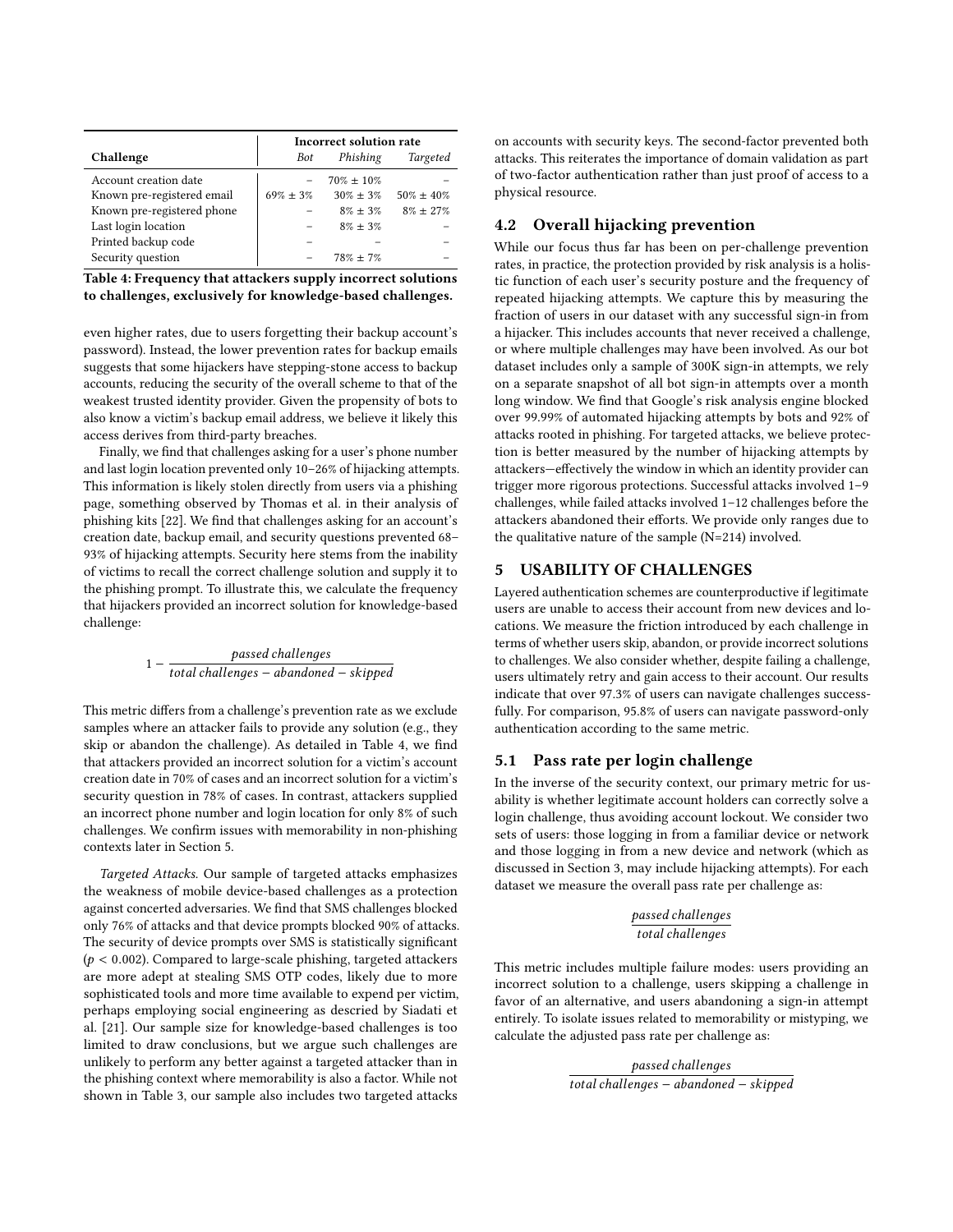<span id="page-7-0"></span>

|                     |                      |          | Pass rate      | Skip rate |                |          | Abandon rate   | Adjusted pass rate |                |
|---------------------|----------------------|----------|----------------|-----------|----------------|----------|----------------|--------------------|----------------|
| Category            | Challenge            | Familiar | Unfamiliar     | Familiar  | Unfamiliar     | Familiar | Unfamiliar     | Familiar           | Unfamiliar     |
|                     | Device Prompt        | 35%      | 38%            | 16%       | 30%            | 44%      | 23%            | 93%                | 87%            |
| Device-based        | Device SMS OTP       | 45%      | 62%            | 28%       | 12%            | 25%      | 20%            | 98%                | 93%            |
|                     | Device Settings OTP  | 13%      | 9%             | 16%       | 34%            | 64%      | 48%            | $72\% \pm 1\%$     | $56\% \pm 2\%$ |
| Delegation-based    | OTP to backup email  | 22%      | 5%             | 18%       | $1\%$          | 56%      | 92%            | $90\% \pm 1\%$     | $94\% \pm 3\%$ |
|                     | Known pre-reg. email | 48%      | 66%            | 6%        | 8%             | 35%      | 14%            | 83%                | 86%            |
| Knowledge-based     | Known pre-reg. phone | 64%      | 65%            | 5%        | $10\%$         | 27%      | 13%            | 96%                | 86%            |
|                     | Last login location  | 62%      | $77\% \pm 7\%$ | 5%        | $5\% \pm 7\%$  | 23%      | $7\% \pm 7\%$  | $88\% \pm 1\%$     | $89\% \pm 7\%$ |
|                     | Security question    | 37%      | $48\% \pm 1\%$ | 18%       | $23\% \pm 1\%$ | 33%      | $13\% \pm 1\%$ | 78%                | $77\% \pm 1\%$ |
| Additional resource | OTP to any phone     | 43%      | 42%            | 9%        | 17%            | 45%      | 34%            | $96\% \pm 1\%$     | 92%            |

Table 5: Usability of individual challenges as assessed by their overall pass rates and detailed failure modes including users skipping, abandoning, or incorrectly answering a challenge.

We isolate the other failure modes by calculating the skip rate and abandon rate per challenge. We present our results in Table [5.](#page-7-0) Unless otherwise noted, all error margins are within 1% at a 95% confidence interval. We note that challenges related to Google's Authenticator app, security keys, account creation time, and proof of access to any email address are not present as they appear exclusively during two-factor authentication and recovery.

Familiar Device & Network. We find that ready access to a trusted mobile device proved challenging for most users. Only 35% of users successfully responded to an on-device prompt and another 45% successfully provided an SMS OTP. Asking users to access their device settings and supply an OTP code proved even more challenging, with only 13% of users passing the challenge. When confronted with a device-based challenge, 25–64% of users outright abandoned the sign-in attempt while another 16–28% opted to solve an alternative challenge. These failure modes highlight the friction introduced by requiring "something you have" for authentication, despite the ubiquity of mobile devices. All of these device-based methods also rely on action flows that users may never have previously encountered. If we isolate challenges solely to those where users attempted to provide a solution, we find that 93% correctly clicked "Yes" to the on-device prompt and 98% supplied the correct SMS code. In aggregate, our findings illustrate that while device-based security challenges provide the best security, there is a non-negligible risk that users may not have immediate access to their device.

OTP codes sent to a backup email had the second lowest pass rate at 22%. Users abandoned a majority of these–56%–either due to an inability to remember their alternative email and password or the overhead involved. We expect that these rates would be higher for service providers that, unlike Google, are not major email providers. Many users have one primary email address that serves as the backup and recovery mechanism for other web services, and many users use Gmail accounts for this, so we might expect that they have difficulty remembering the credentials to an account they do not necessarily use every day. It's possible that a significant fraction of the accounts in our sample are such accounts. Adjusted pass rates of 90% indicate that users had a harder time copying the supplied code, possibly due to having to memorize the code while switching between browser tabs. In comparison, SMS OTPs had higher adjusted pass rates at 98% likely due to having a second screen.

Knowledge-based challenges exhibited the lowest degree of user friction, with pass rates ranging from 37–64%. If we isolate our analysis solely to memorability, we find that users correctly recalled their phone number 96% of the time and their last login location 88% of the time. Secret questions proved the most difficult for users, with users opting to skip them three times more than other knowledgebased challenges and providing a correct solution in only 78% of cases. As previously noted by Bonneau et al., users provide fake responses to security questions which decreases their recall at a later time [\[2\]](#page-10-13). Taken as a whole, knowledge-based challenges provide the best overall usability—though at the expense of failing to prevent over 74% of phishing attacks. These trade-offs highlight the decision identity providers must make when determining whether to minimize hijacking or account lockout.

We find that challenges which require only a single, re-usable secret with nothing to carry such as a phone number or email address provide the best memorability and usability. Users struggle with more complex pre-shared secrets such as passwords at secondary verifiers or security questions. These basic knowledge challenges, though simple for users, are also the easiest for attackers to bypass. In contrast, device-based challenges exhibit slightly higher user friction while providing better security protections.

Unfamiliar Device & Network. Compared to familiar devices and networks, users logging in from unfamiliar devices and networks exhibited 0.3–28% higher overall pass rates with the exception of only three challenges as shown in Table [5.](#page-7-0) We believe this stems from users having both a higher incentive to gain access from their new device and more context for why a challenge occurred. For example, we find users were 20–209% less likely to abandon a challenge. Skip rates were 4–42% higher, indicating users attempted to navigate towards a challenge they could solve. If we isolate our analysis to issues of memorability, we find that users exhibited lower adjusted pass rates for all device-based challenges and resource-based challenges and similar adjusted pass rates for all knowledge-based challenges (with the exception of their phone number). Interpreting these results, we believe that the lower adjusted pass rates for device-based challenges stems from the same place as the lower abandonment rate—users who would otherwise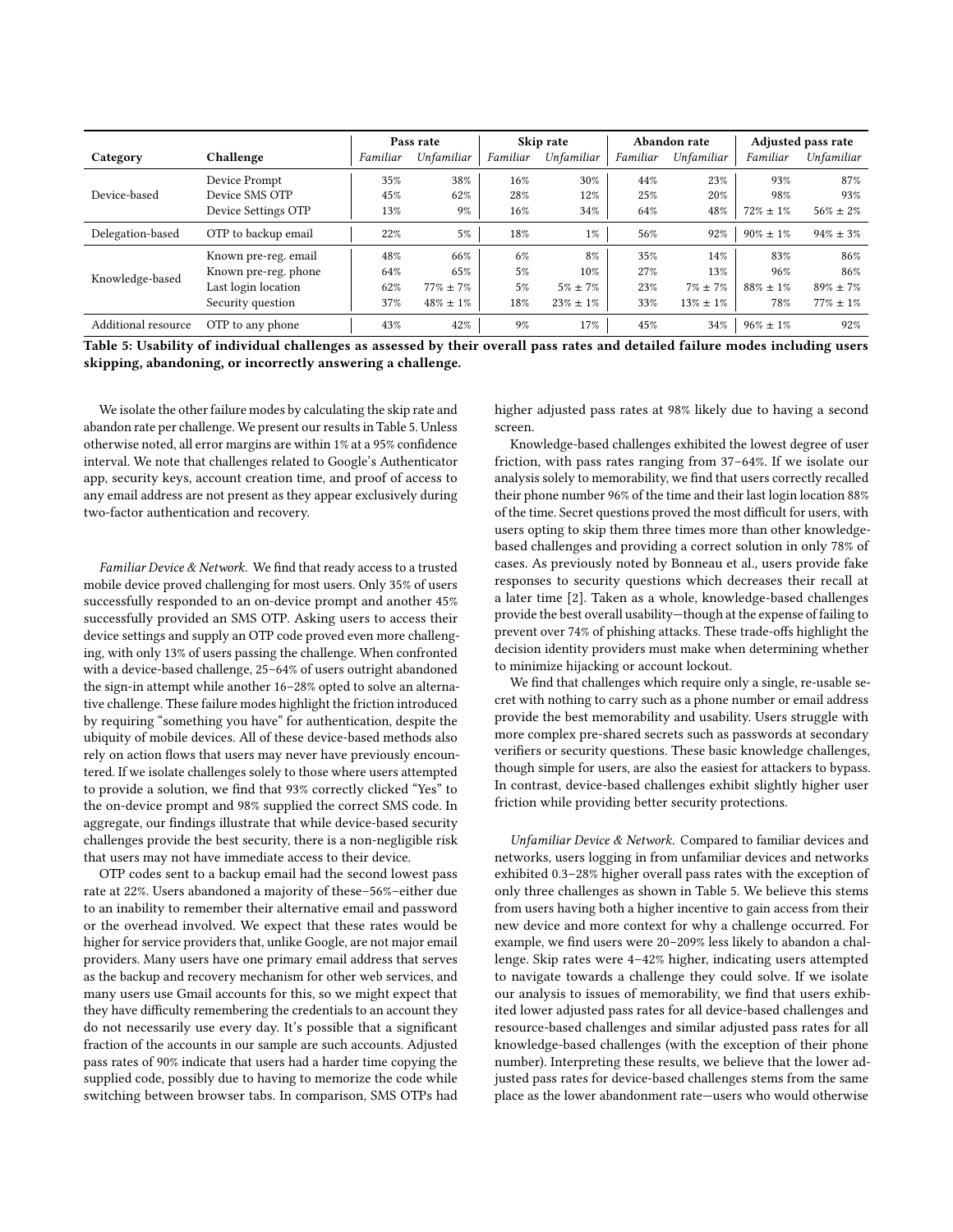<span id="page-8-0"></span>

|                     |                          |                          |                          | Pass rate      |                   |                          |                | Adjusted pass rate       |                 |
|---------------------|--------------------------|--------------------------|--------------------------|----------------|-------------------|--------------------------|----------------|--------------------------|-----------------|
| Category            | Challenge                | 2FA                      | Familiar                 | Unfamiliar     | Recovery          | 2FA                      | Familiar       | Unfamiliar               | Recovery        |
|                     | Authenticator OTP        | 75%                      |                          |                | $46\% \pm 9\%$    | 98%                      |                |                          | $94\% \pm 13\%$ |
|                     | Device Prompt            | 76%                      | 35%                      | 38%            | 55%               | 97%                      | 93%            | 87%                      | 89%             |
| Device-based        | Device SMS OTP           | 82%                      | 45%                      | 62%            | 42%               | 98%                      | 98%            | 93%                      | 92%             |
|                     | Device Settings OTP      | $\overline{\phantom{0}}$ | 13%                      | 9%             | $4\% \pm 19\%$    | $\overline{\phantom{a}}$ | $72\% \pm 1\%$ | $56\% \pm 2\%$           | $25\% \pm 49\%$ |
|                     | Security Key             | $67\% \pm 1\%$           | $\overline{\phantom{m}}$ |                | $\equiv$          | $100\% \pm 1\%$          | -              |                          |                 |
| Delegation-based    | OTP to backup email      |                          | 22%                      | 5%             | 22%               | $\overline{\phantom{m}}$ | $90\% \pm 1\%$ | $94\% \pm 3\%$           | $87\% \pm 1\%$  |
|                     | Account creation date    |                          |                          |                | 13%               |                          |                |                          | 34%             |
|                     | Known pre-reg. email     |                          | 48%                      | 66%            | $\qquad \qquad -$ | $\qquad \qquad =$        | 83%            | 86%                      |                 |
| Knowledge-based     | Known pre-reg. phone     |                          | 64%                      | 65%            | $61\% \pm 1\%$    |                          | 96%            | 86%                      | $83\% \pm 1\%$  |
|                     | Last login location      |                          | 62%                      | $77\% \pm 7\%$ |                   |                          | $88\% \pm 1\%$ | $89\% \pm 7\%$           |                 |
|                     | Printed backup code      | $48\% \pm 1\%$           |                          |                | $7\% \pm 6\%$     | $83\% \pm 2\%$           |                | $\overline{\phantom{0}}$ | $64\% \pm 18\%$ |
|                     | Security question        |                          | 37%                      | $48\% \pm 1\%$ | $22\% \pm 1\%$    |                          | 78%            | $77\% \pm 1\%$           | $38\% \pm 1\%$  |
| Additional resource | OTP to any email address |                          |                          |                | 19%               |                          |                |                          | 70%             |
|                     | OTP to any phone         |                          | 43%                      | 42%            | $\qquad \qquad =$ |                          | $96\% \pm 1\%$ | 92%                      |                 |

Table 6: Variations in usability across contexts for two-factor authentication, login challenges, and account recovery. Twofactor authentication users have a higher likelihood of carrying a device, while users in recovery struggle more with knowledge-based challenges.

have abandoned the challenge in our familiar device and network experiment are instead attempting to solve it. Additionally, this dataset likely includes some hijacking activity, pulling down aggregate adjusted pass rates. As such, when interpreting usability, we believe pass rates for both our familiar and unfamiliar context datasets represent a lower bound.

## 5.2 Spectrum of preparedness

Beyond risk analysis at login, challenges also appear in two-factor authentication and account recovery. Combined, these three contexts form a spectrum of preparedness from users who are primed to expect a challenge to users in a forgetful frame of mind. We examine how these contexts influence overall pass rates and memorability in Table [6.](#page-8-0)

Users enrolled in two-factor authentication had access to their security key for 67% of sign-in attempts, while another 75–82% had access to their mobile device. These pass rates, while roughly twice as high as the login challenge context, illustrate the limitation of expecting users to have a device on hand. At the other end of the preparedness spectrum, we find that device-based challenges displayed during account recovery exhibited pass rates roughly in line with login challenges. Taken as a whole, while improving user familiarity with SMS OTPs or on-device prompts may help increase their pass rate, device accessibility will cause at least a quarter of users to fail such challenges.

Unfortunately, users who struggled to remember their password were equally likely to struggle with accessing their backup account. We find users passed only 22% of delegation-based challenges during recovery, in line with the pass rates of users in a login challenge context.

Finally, knowledge-based challenges proved even more challenging for users in a recovery context. Here, only 13% of users passed a challenge for their account creation date and 22% their security question. Even when we restrict failures to memory alone, we find adjusted pass rates for both challenges fall below 38%. Users

were more apt to produce their phone number–succeeding 61% of the time–at rates in line with users in a login challenge context. Printed backup codes also proved difficult to locate, with only 7% of users passing the challenge during recovery. In contrast, twofactor authentication users who selected to submit a code ultimately succeeded in 48% of cases. Our results highlight how recovery introduces even more usability challenges than a login challenge context. Given the issues of memorization at play, we argue that associating a phone number with an account presents the best path towards helping users who forget their password—though this fails to mitigate the risk of phishing without also requiring an SMS OTP code.

## 5.3 Overall success rate

While exploring challenges in isolation lets us reason about factors that influence usability, the most critical metric for any layered authentication scheme is whether users can solve at least one available challenge and thus access their account. Here, we examine all sign-in attempts to Google over a one month period to determine (1) whether users succeeded in logging in during a single challenged session, and (2) whether any user who failed a challenge ultimately succeeded in accessing their account within one week.<sup>[5](#page-8-1)</sup> For this computation, we segment users into three groups: those with twofactor authentication enabled and accessing their account from a familiar device or network; those attempting to recover access to their account from a familiar device or network; and users signing in from an unfamiliar device and network. We note that we lack an equivalent experiment for login challenges to users signing in from a familiar device or network as this scenario never occurs in situ. For comparison, we also calculate the success rate of passwordonly authentication for users signing in from familiar devices or networks.

<span id="page-8-1"></span><sup>5</sup>We are unable to provide more granular results due to the computation and anonymization involved.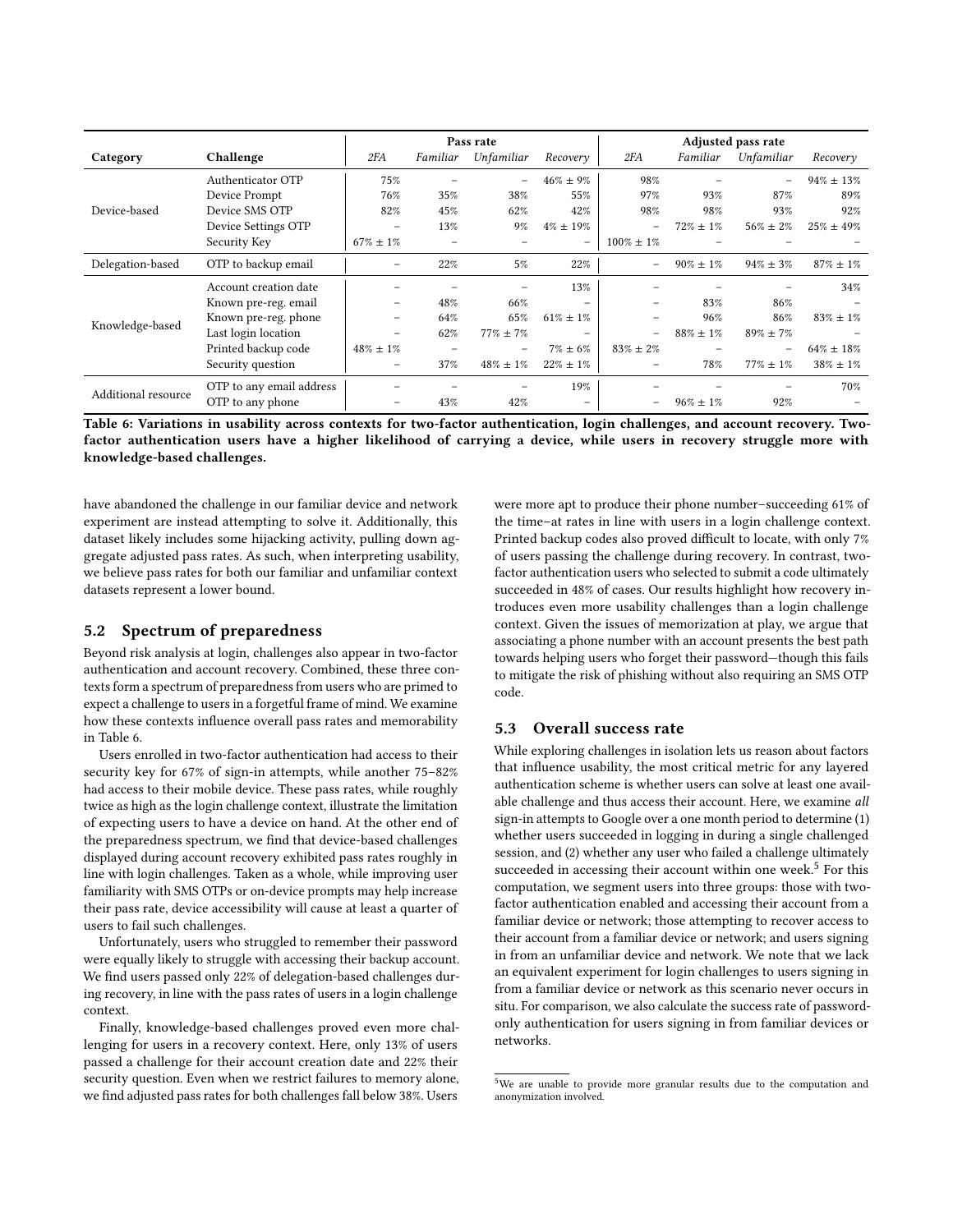<span id="page-9-0"></span>

|                                | Success rate |                 |  |  |  |
|--------------------------------|--------------|-----------------|--|--|--|
| Source of initial failure      | Same session | Within one week |  |  |  |
| Two-factor authentication      | 88.2%        | 98.4%           |  |  |  |
| Login challenge,               | 47.8%        | 97.3%           |  |  |  |
| Login challenge, device-based  | 59.3%        | 97.9%           |  |  |  |
| Account recovery               | 49.7%        | 93.8%           |  |  |  |
| Account recovery, device-based | 46.6%        | 94.6%           |  |  |  |
| Password-only                  | 89.5%        | 95.8%           |  |  |  |

Table 7: Success rates of users who fail a challenge to gain access to their account within one week. Login challenges and two-factor authentication exhibit less user friction than passwords.

We caution that overall success rate does not equate to lockout as some users may infrequently access their account. Likewise, for login challenges, hijacking activity will depress per-session success rates.

We present our results in Table [7.](#page-9-0) We find that two-factor authentication exhibits similar user friction compared to password-only authentication. This holds both per-session and overall. Conversely, just 47.8% of challenged sign-ins result in success, with similar rates of 49.7% for account recovery. However, over the course of a week, users have an opportunity to regain access to a familiar device or network and thus eventually access their account. If we isolate our analysis to device-based challenges only, we find that success rates increased for login challenges, but decrease slightly for users attempting to recover their accounts.

These results illustrate that inherent trade-off of login challenges. Identity providers can significantly reduce the risk of hijacking, but the resulting friction increases the risk of account lockout. However, by allowing users to re-try or to find a trusted device or network, users can eventually access their account at rates similar to password-only authentication. The significantly higher success rate of two-factor authentication indicates that education and habituation play a major role in reducing lock out risks.

## 6 RELATED WORK

Numerous studies have explored knowledge-based challenges in isolation from a usability perspective. Bonneau et al. extensively examined issues with secret questions as secondary authentication measures [\[2\]](#page-10-13). They found that users do not answer questions truthfully with a mind to increase their own security. Consequently, the authors found users were unable to recall their answers during recovery. Similarly, Jakobsson et al. showed that security questions are more effective when responses are restricted to boolean values rather than free-form responses [\[15\]](#page-10-18). While improvements to knowledge-based questions in general help to reduce the risk of lockout, our results emphasize that this class of challenges provides only limited protection against phishing and targeted attacks. However, they do provide value against automated attacks and thus there is merit to exploring usability improvements.

Given the push towards two-factor authentication, recent studies have also explored usability challenges with security keys. Das et al. examined barriers to security key adoption and found users were most concerned with losing their second factor and did not feel they needed the extra layer of security [\[6\]](#page-10-19). Lang et al. explored security keys and device OTPs from a practical deployment standpoint and found keys provided both better security and reduced the time that users spent authenticating [\[17\]](#page-10-20). We believe that on-device prompts can similarly provide a more seamless authentication experience compared to copying an SMS code, though at present SMS is a more familiar experience for most users. In a similar vein, Siadati et al. examined the phishability of SMS codes and found they could socially engineer 50% of participants into handing over an OTP code [\[21\]](#page-10-17). With improvements to warning language included in the text of the SMS, only 8% of participants handed over their OTP code.

Finally, in terms of potential new forms of challenges, research has recently started to explore social challenges. Alomar et al. provide an overview of proposals in this space and potential tradeoffs [\[1\]](#page-9-1). Brainard et al. proposed vouching by a single additional party [\[4\]](#page-10-21), where authentication becomes a transitive property. Alternatively, Jain et al. proposed asking users to identify recent activity from friends or to identify a list of friends—more akin to knowledgebased challenges [\[14\]](#page-10-22). We are unaware of any large-scale deployments of such schemes, but our taxonomy is comprehensive enough to capture the challenges in this space.

## 7 CONCLUSION

While the quest to replace passwords continues, authentication challenges offer an effective barrier against remote hijacking threats rooted in password theft. From a practical standpoint, we found that challenges, in conjunction with risk-aware authentication, blocked over 99.99% of automated hijacking attempts and 92% of attacks rooted in phishing at Google. These protections come at a cost of increased failed sign-in attempts from legitimate users, but with eventual success rates at levels similar to password-only authentication. We caution our metrics represent a current snapshot of an arms race. But unlike many cybercrime threats, users can take simple proactive steps to dramatically increase their security. Users who associate a device with their account can reduce their phishing risk by up to 99%. This approach provides similar levels of protection to two-factor authentication while removing the requirement of always having a device on-hand. However, as our data showed, risk-aware authentication cannot reliably protect against repeated, targeted hijacking attempts that involve social engineering. Here, security keys provide the only 100% guarantee of protection against remote password theft. By providing risk-aware authentication as a default protection and security keys as opt-in, users can choose the security and usability trade-off that best works for them.

## 8 ACKNOWLEDGEMENTS

We thank Elie Bursztein and Tadek Pietraszek for their feedback on developing our study. This work was supported in part by NSF award CNS-1717062 and gifts from Comcast, Google, Linkedin, and YouGov.

#### REFERENCES

<span id="page-9-1"></span>[1] Noura Alomar, Mansour Alsaleh, and Abdulrahman Alarifi. Social authentication applications, attacks, defense strategies and future research directions: a systematic review. IEEE Communications Surveys & Tutorials, 2017.